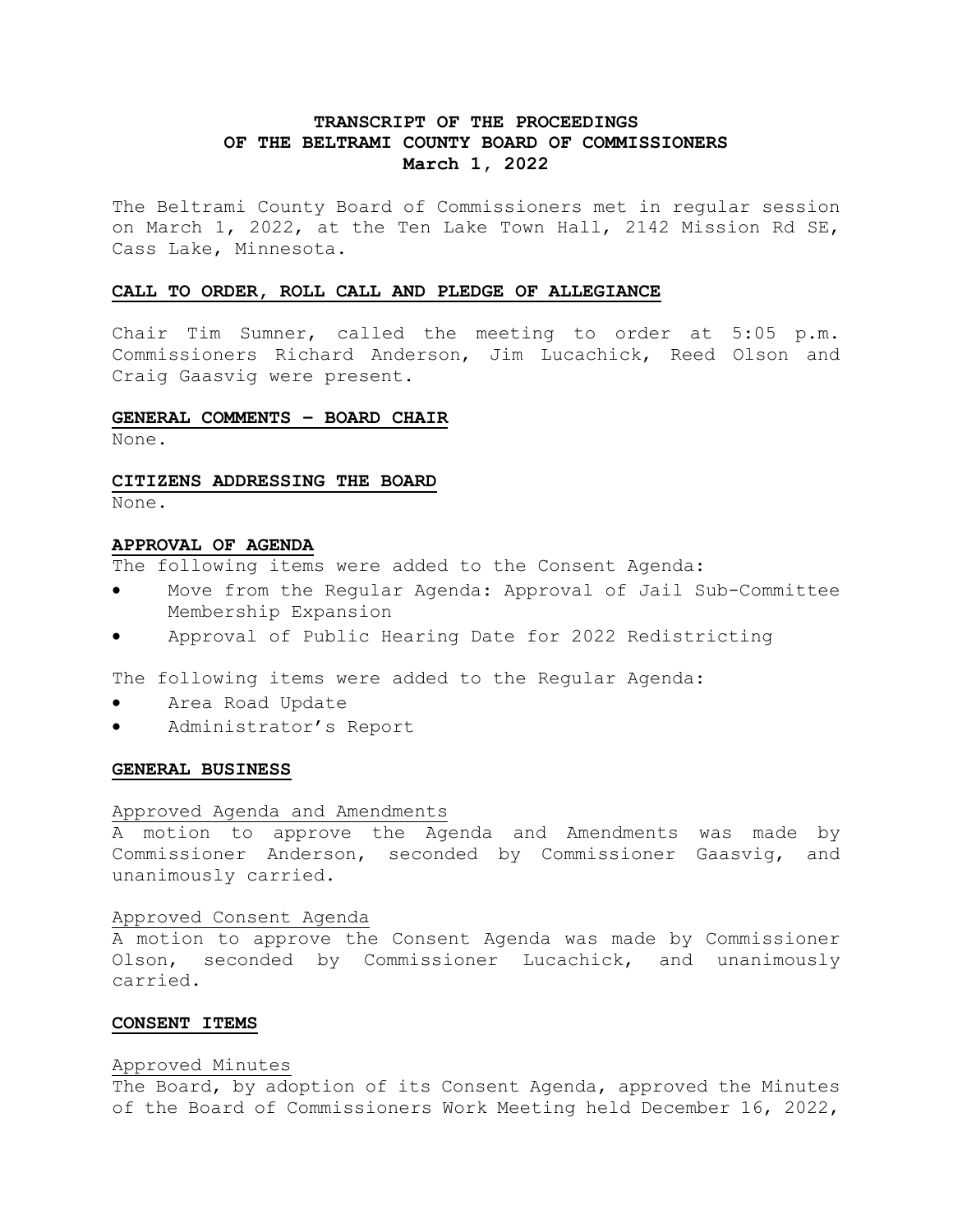and the Minutes of the Board of Commissioners Regular Meeting held December 16, 2022, as submitted.

### Approved Auditor/Treasurer Warrant Payment Listing

The Board, by adoption of its Consent Agenda, received and approved the warrant payment listing submitted by the Auditor/Treasurer's Office.

#### Approved Payment of Auditor/Treasurer Bills

The Board, by adoption of its Consent Agenda, approved payment of Auditor/Treasurer bills, as submitted.

# Approved Campus Lighting Project

The Board, by adoption of its Consent Agenda, approved the county campus lighting project, estimated to cost \$114,956 and performed by North Country Electrical, as submitted.

### Approved Snow Blower Lease Resolution

The Board, by adoption of its Consent Agenda, approved the Resolution and Lease to Purchase one 2021 Larue D50 loader mounted snow blower:

**Whereas**, Beltrami County Highway Department, (the "Governmental Entity"), a body politic and corporate duly organized and existing as a political subdivision, municipal corporation or similar public entity of the State of Minnesota (the "State"), is authorized by the laws of the State to purchase, acquire and lease personal property for the benefit of the Governmental Entity and its inhabitants and to enter into contracts with respect thereto; and

**Whereas**, in order to acquire such equipment, the Governmental Entity proposes to enter into a lease-purchase transaction pursuant to that certain governmental Equipment Lease-Purchase Agreement (the "Lease") with Bell Bank Equipment Finance, a division of Bell Bank, the form of which has been presented to the governing body of the Governmental Entity at this meeting;

Section 1. Approval of Documents. The form, terms and provisions of the Lease and all other schedules and exhibits attached thereto are hereby approved in substantially the form presented at this meeting, with such insertions, omissions and changes as shall be approved by counsel of the Governmental Entity or other members of the governing body of the Governmental Entity executing the same, the execution of such documents being conclusive evidence of such approval; and the persons holding the titles listed below or any other officer of the Governmental Entity who shall have the power to execute contracts on its

2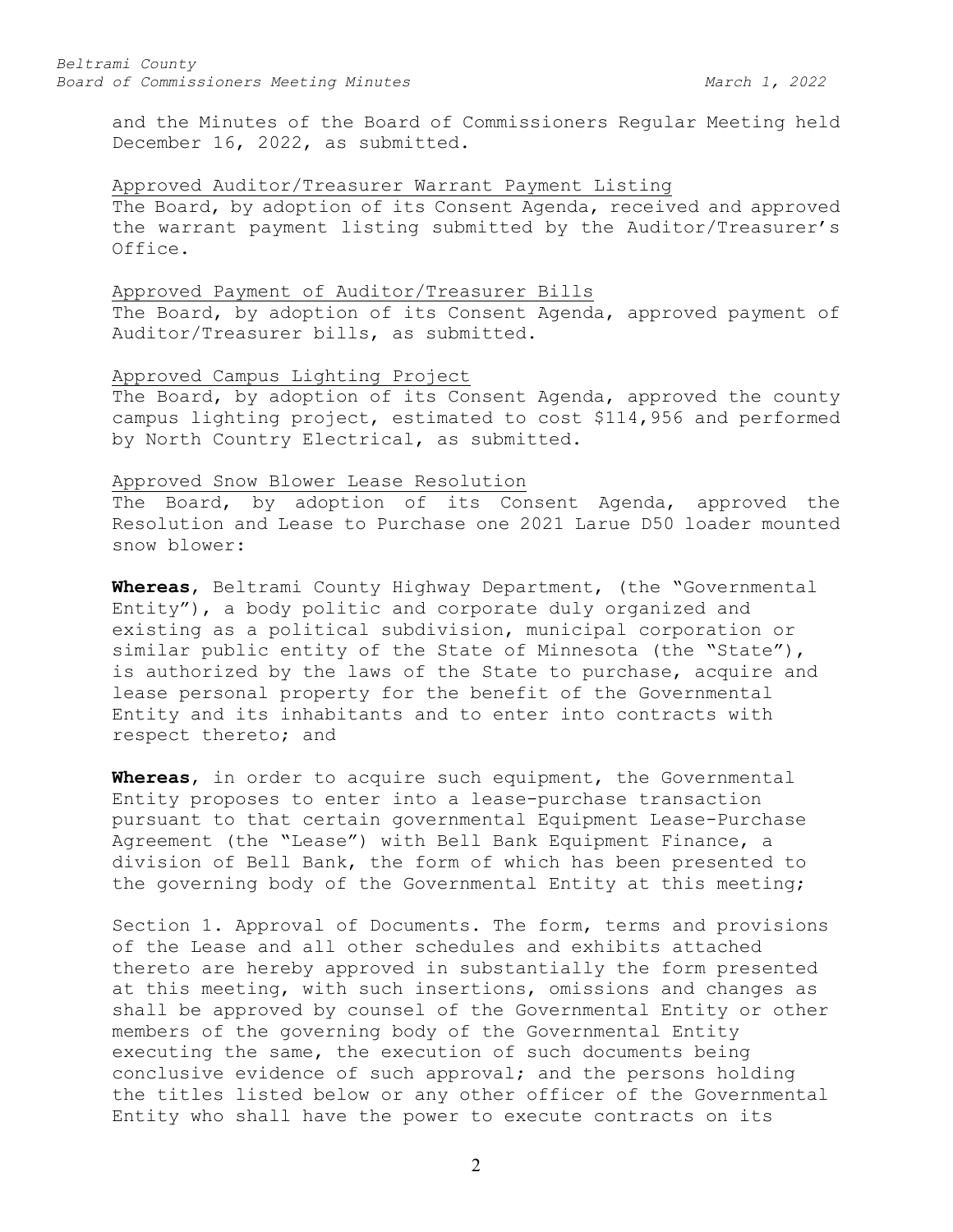*Beltrami County Board of Commissioners Meeting Minutes March 1, 2022*

behalf are hereby authorized and directed to execute, acknowledge, countersign and deliver the Lease and all exhibits attached thereto, and the Secretary/Clerk of the Governmental Entity is hereby authorized to attest to the foregoing and affix the seal of the Governmental Entity to such documents.

Section 2. Other Actions Authorized. The officers and employees of the Governmental Entity shall take all action necessary as reasonably required by the parties to the Lease to carry out, give effect to and consummate the transactions contemplated thereby and to take all action necessary to conformity therewith, including, without limitation, the execution and delivery of any closing and other documents required to be delivered in connection with the Lease.

Section 3. No General Liability. Nothing contained in this Resolution, the Lease, or any other instrument shall be construed with respect to the Governmental Entity as incurring a pecuniary liability or charge upon the general credit of the Governmental Entity or against its taxing power, nor shall the breach of any agreement contained in this Resolution, the Lease, or any other instrument or document executed in connection therewith impose any pecuniary liability upon the Governmental Entity or any charge upon its general credit or against its taxing power, except to the extent that the payments payable under the Lease are special limited obligations of the Governmental Entity as provided in the Lease.

Section 4. Authorized Signatories. Following are the true names, correct titles and specimen signatures of the incumbent officers referred to in the foregoing resolution.

Approved Final Pay Vouchers SAP 004-030-011 & SAP 029-030-005 The Board, by adoption of its Consent Agenda, approved final pay vouchers SAP 004-030-011 and SAP 029-030-005, Bituminous seal coat, county wide, from Asphalt Surface Technologies in the amount of \$38,206.75, as submitted.

### Approved Jail Food Service Management Agreement

The Board, by adoption of its Consent Agenda, approved the Amendment to the Food Service Management Agreement with Summit Food Service, LLC for services at the Beltrami County Jail, February 1 through May 31, 2022, as submitted.

Approved 2022 Commercial Hauler Applications

The Board, by adoption of its Consent Agenda, approved three 2022 solid waste commercial hauler applications, as submitted.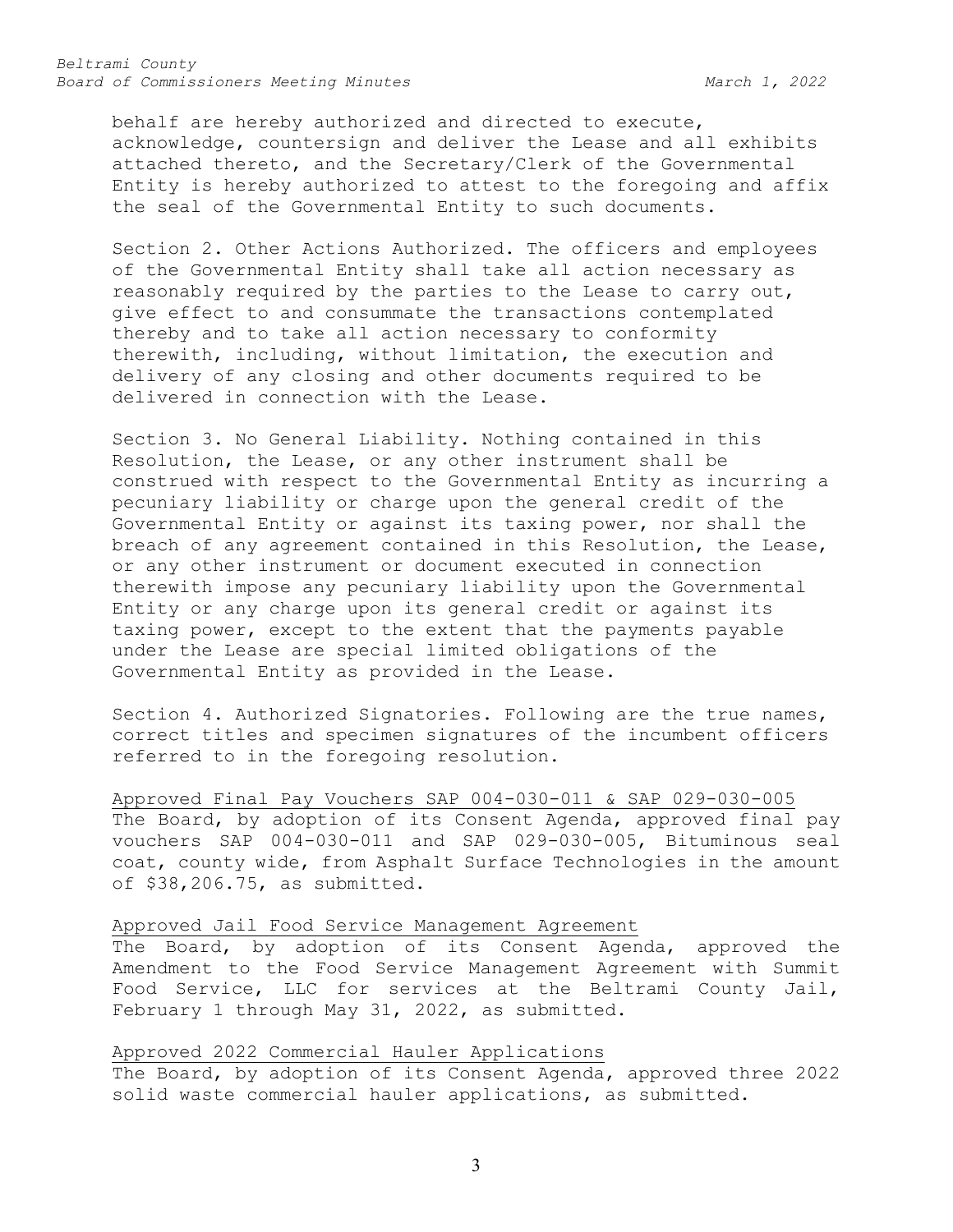# Approved Health & Human Services Warrant Payment List

The Board, by adoption of its Consent Agenda, received and approved the warrant payment listing submitted by Health & Human Services Department.

### Approval of Jail Sub-Committee Expansion

The Board, by adoption of its Consent Agenda, approved the appointment of Ashlea McMartin, Director of Sanford Behavioral Health to the Programming Committee, and Kevin Warne, Beltrami County MIS Director, to the Planning and Design Committee.

# Approval of Public Hearing Date for 2022 Redistricting

The Board, by adoption of its Consent Agenda, approved the Public Hearing date of April 5, 2022 to hear citizen comments regarding options for redistricting County Commissioner Districts.

### **REGULAR AGENDA**

### Northern Township Infrastructure Resolution

At the February 15 Board Meeting, Commissioners heard from a representative of Northern Township with an update on the water and sewer infrastructure extension project proposed along the Birchmont Beach roadway. Commissioners proposed a Resolution of Support to the Township:

WHEREAS, Lake Bemidji is an historic and spiritual water body which serves as an important cultural and recreational resource to Beltrami County; and

WHEREAS, the combination of a high-water table and many aging residential and commercial septic systems on the Northwest and North end of Lake Bemidji pose a potential health risk and threaten the water quality of Lake Bemidji; and

WHEREAS, Ruttger's Resort, the MN DNR Regional Headquarters and Lake Bemidji State Park, which are located on the Northwest and North end of Lake Bemidji, all need to replace their aging septic systems; and

WHEREAS, Ruttger's Resort, the MN DNR Regional Headquarters and Lake Bemidji State Park have expressed their support for a proposed water and sanitary sewer project extending along Birchmont Beach Road to serve their facilities; and

WHEREAS, the proposed water and sanitary sewer project will help maintain water quality of a shared natural resource of great importance to our region and improve resident's land use ability; and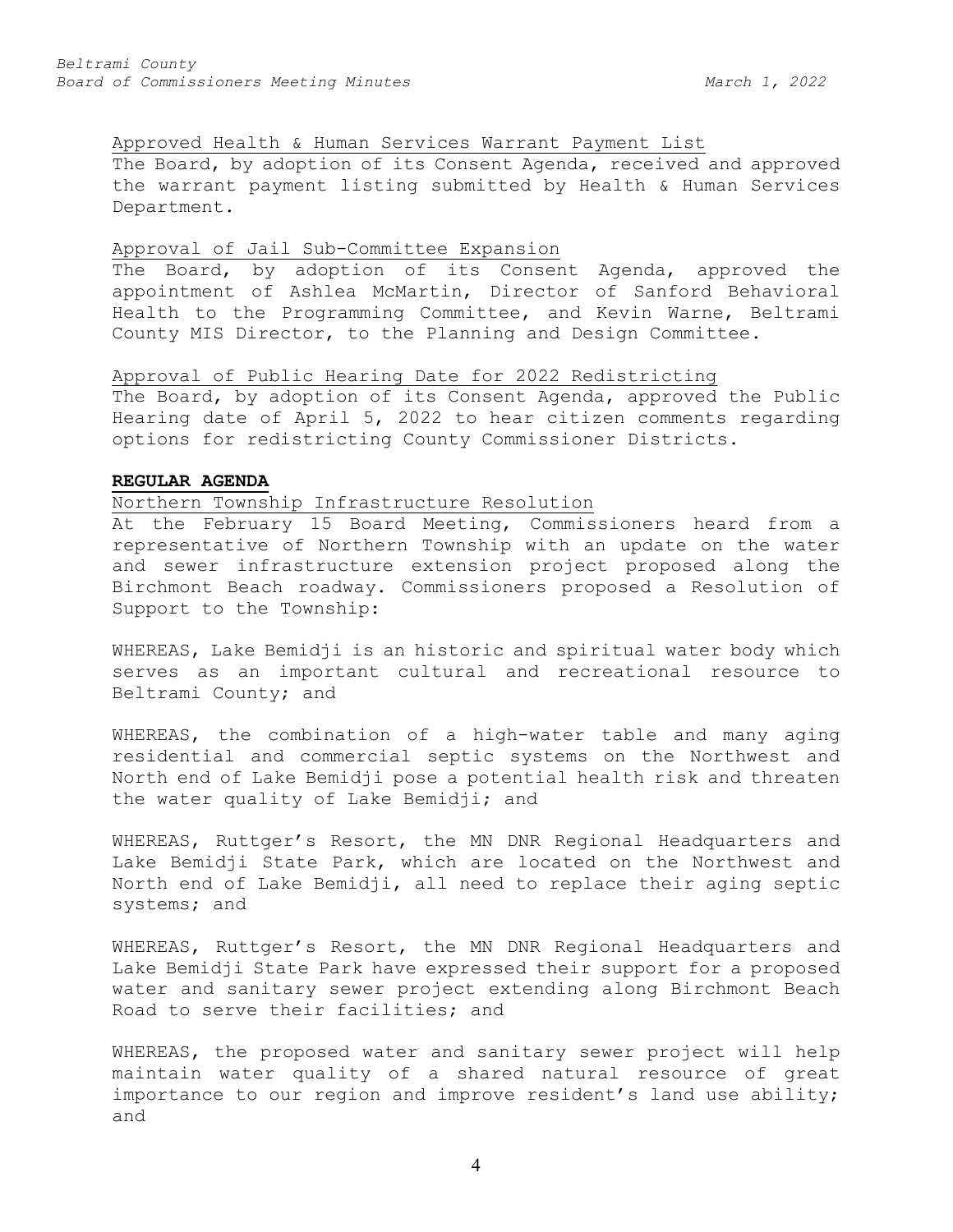WHEREAS, Combining the proposed water and sanitary sewer project with the planned Beltrami County CSAH20 roadway improvement project will greatly reduce costs and be less disruptive to businesses, residents and tourists; and

WHEREAS, the City of Bemidji has offered to sell water and sanitary sewer services to Northern Township; and

WHEREAS, the extension of water and sanitary sewer services in this area has been a regional planning goal for over 50 years; Now, therefore

BE IT RESOLVED that the Beltrami County Board of Commissioners do hereby offer written support for the Northern Township Water and Sewer Extension Project and further support and encourage allocation of any State or federal funding that may help fund this important water quality project and the CSAH 20 Reconstruction Project.

A motion was made by Commissioner Lucachick, and seconded by<br>Commissioner Olson, to approve the Northern Township Commissioner Olson, to approve the Northern Township Infrastructure Resolution of Support. Unanimously carried.

# Job Evaluation Rating for Consolidated Intake Lead and Workforce Impact Lead

Human Resource Director, Linda Tran, presented the job evaluation ratings provided by Bakertilly, and approved by the AFSCME Health and Human Services Union for the new positions of Consolidated Intake Lead – at pay grade 6; and the Workforce Impact Lead – at pay grade 9.

A motion was made by Commissioner Anderson, and seconded by Commissioner Olson, to approve the new positions in Health and Human Services, of Consolidated Intake Lead at pay grade 6, and Workforce Impact Lead at pay grade 9; both to be filled by internal promotions. Unanimously carried.

### Dialogue with Citizens

No citizens were in attendance to address the Board.

#### Area Roads Update

Highway Engineer, Bruce Hasbargen reviewed the proposed projects for the SE part of Beltrami County:

- In 2022 o CSAH 20, Birchmont Beach Rd reconstruction o CSAH 39, Scenic Highway ped/bike bridge
- In 2023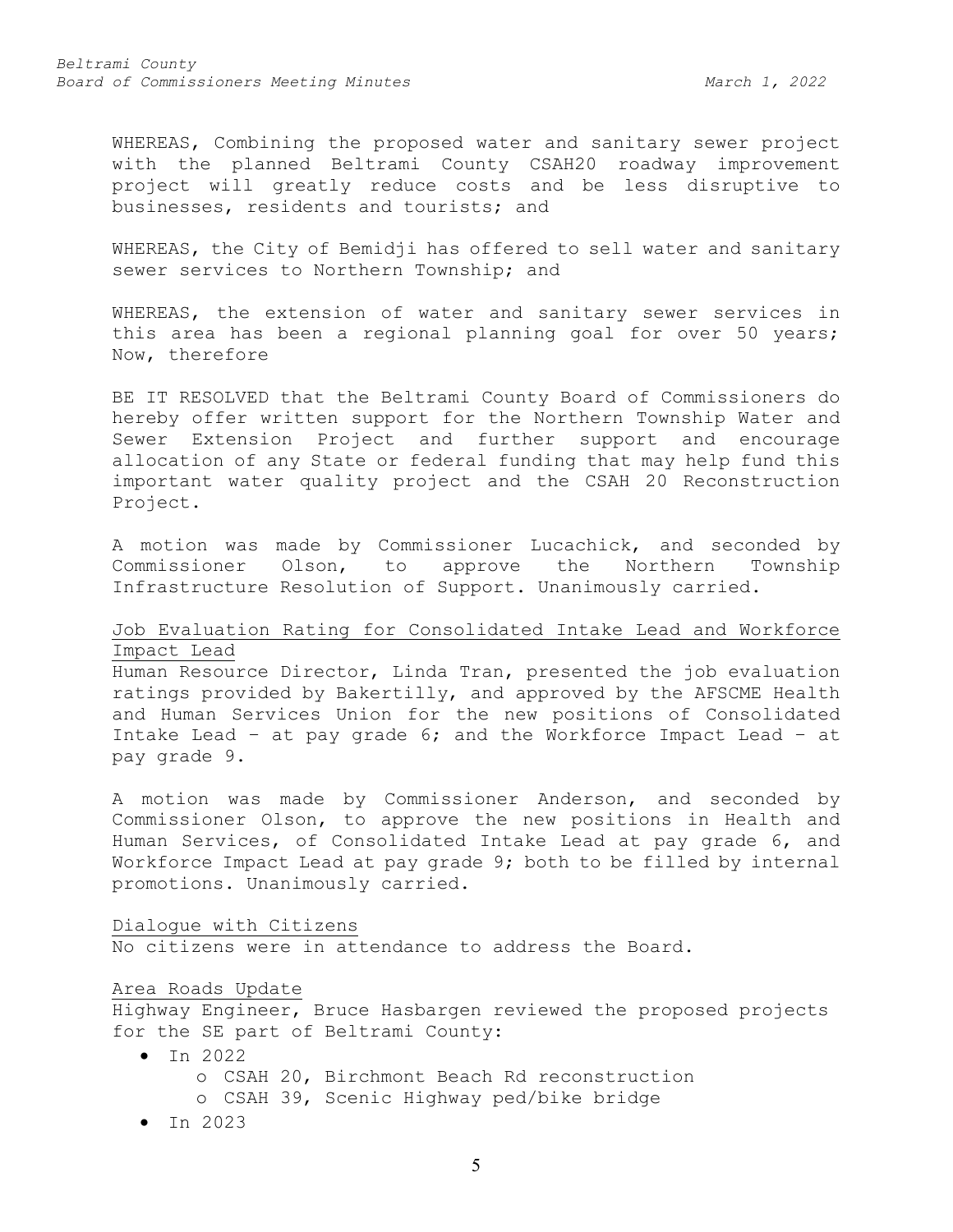- o CSAH 12, Power Dam Rd thin overlay
- o CR 407, Sunnyside Rd, resurfacing 1.5 miles
- o CR 407, Sunnyside Rd, mill & overlay 1.5 miles
- In 2024
	- o CSAH 8, Roosevelt Road, thin overlay
	- o CSAH 27, Parkers Lake Rd, resurfacing
- In 2025 o CSAH 54, Schmirler Rd, mill & overlay, 2.1 miles
	- Various chip seals and safety projects

# Administrator's Report

- AWCL School Lease is still current. They are still looking for someone to take over the lease. Administrator has reached out to the GSA office, they had expressed interest at one time.
- Representative Stauber had reached out to the County for any potential community project he might support. He was given:
	- o The Jail Project \$20-\$25 million
	- o Historic Courthouse Renovation Project \$225,000
	- o Birchmont Drive Infrastructure Project \$11 million

## **COMMISSIONERS' BUSINESS**

Legislative/Lobbying Issues & Commissioners' Reports

- Commissioner Olson Will be lobbying at the State Capitol tomorrow
- Commissioner Gaasvig- Job offer for the HRDC Director was declined, they are offering to the second candidate. Also attended several other committee meetings.
- Commissioner Sumner Also lobbying at the Capitol tomorrow. Was asked by Farm Bureau about providing an update at a County Board meeting and directed them to contact the Administrator.

## Review Upcoming Meeting Schedule

Next regular meeting of the County Board will be March 15, 2022, in the Board Room of the County Administration Building.